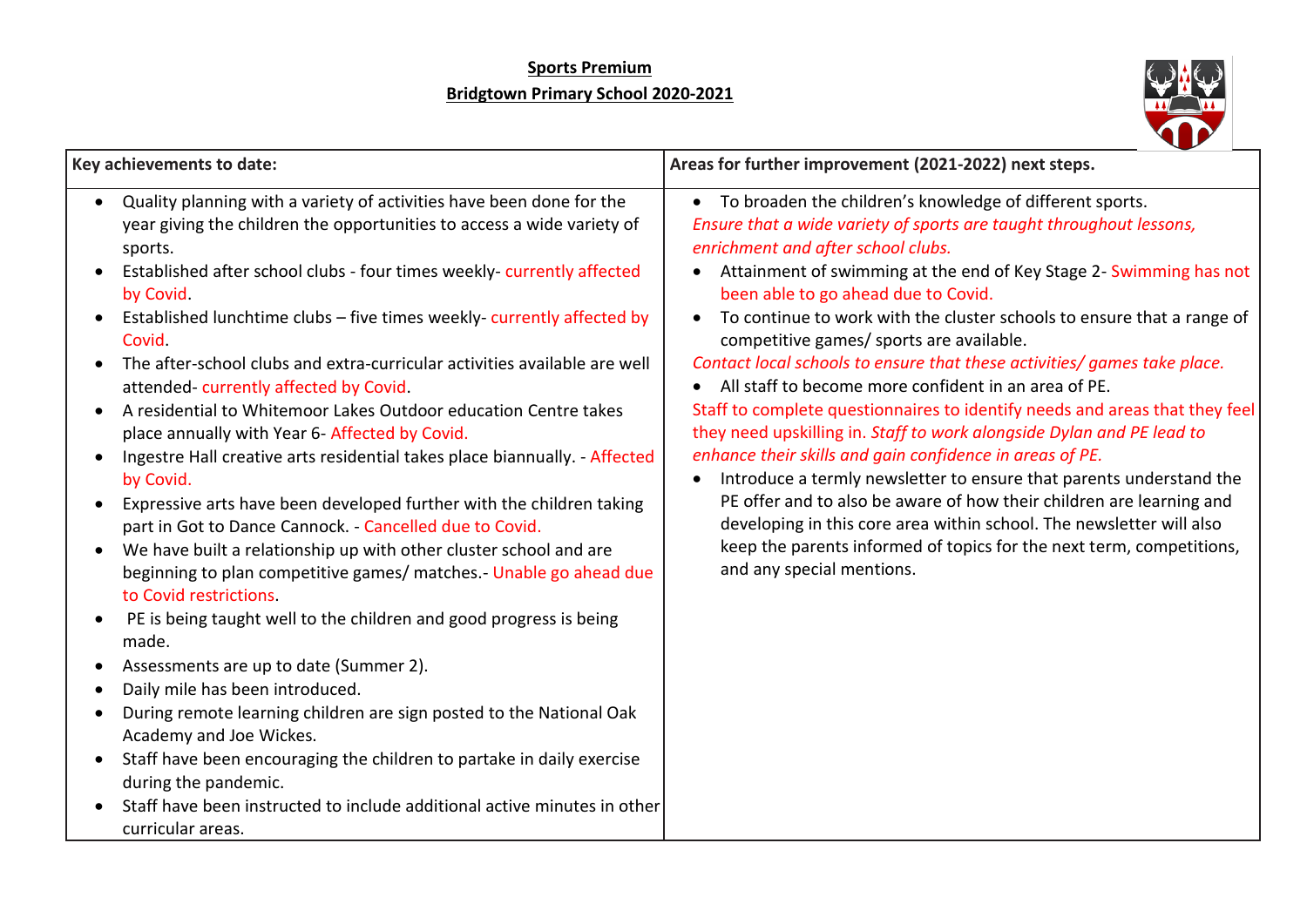| Meeting national curriculum requirements for swimming and water safety $-$ April 2018                                                                                                                                       | Percentage |
|-----------------------------------------------------------------------------------------------------------------------------------------------------------------------------------------------------------------------------|------------|
| What percentage of your current Year 6 cohort swim competently, confidently and proficiently over a distance of at<br>least 25 metres?                                                                                      | N/A        |
| What percentage of your current Year 6 cohort use a range of strokes effectively [for example, front crawl,<br>backstroke and breaststroke]?                                                                                | N/A        |
| What percentage of your current Year 6 cohort perform safe self-rescue in different water-based situations?                                                                                                                 | N/A        |
| Schools can choose to use the Primary PE and Sport Premium to provide additional provision for swimming but this<br>must be for activity over and above the national curriculum requirements. Have you used it in this way? | N/A        |

## Swimming has not been able to go ahead due to Covid restrictions.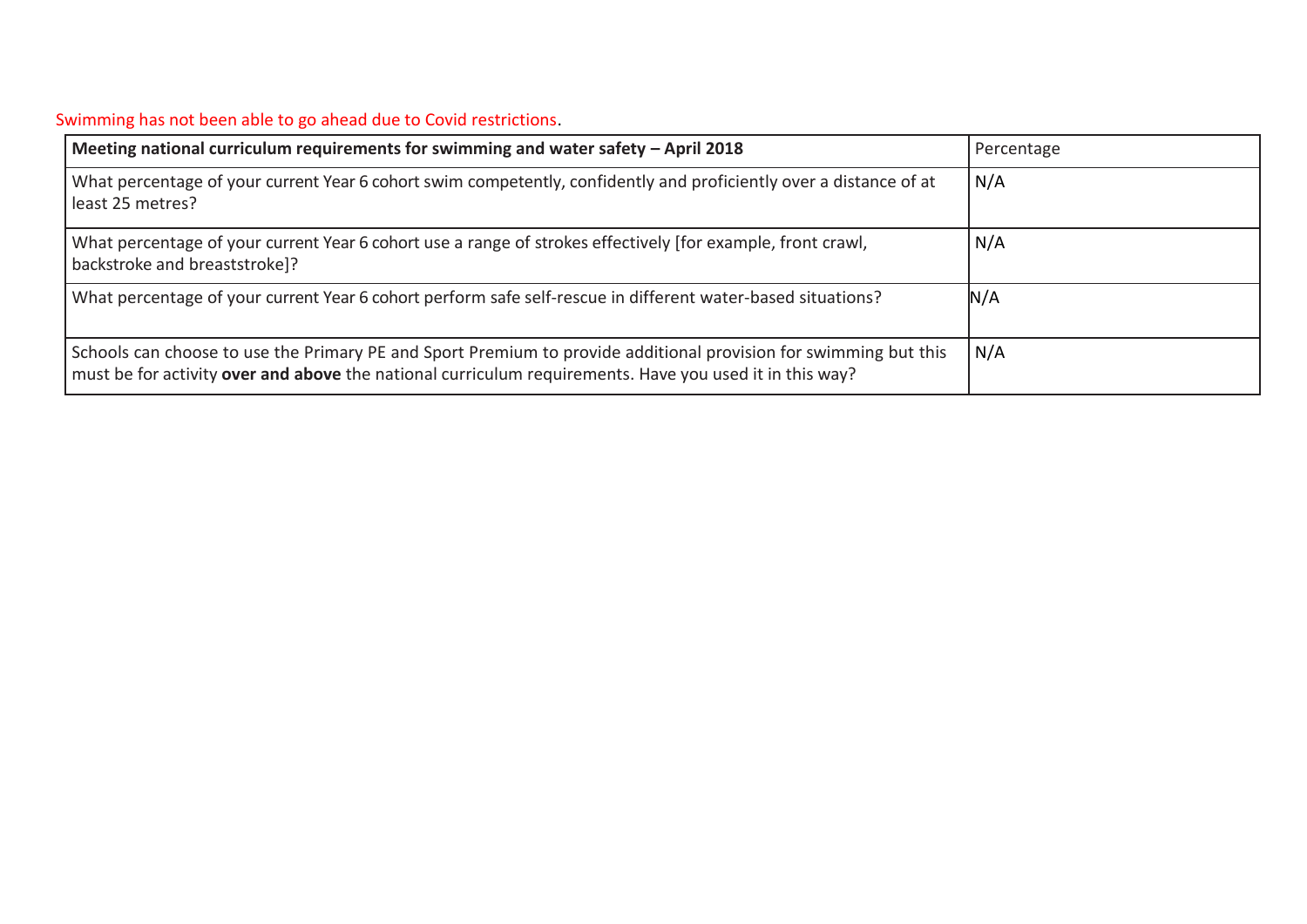| <b>Academic Year: 2020/2021</b>                                                                                                          | <b>Total fund allocated:</b>                                                                                                                                                                                                                                                                                                                                                                                                                                                                                                                                                                  | Date Updated: July 2021 |                                                                                                                                                                                                                                                                                                                                                                                                                                                       |                                                                                                                                                                                                                                                                                                                                                                                                                                                                                                                                                                                                                                                                                                                                                   |
|------------------------------------------------------------------------------------------------------------------------------------------|-----------------------------------------------------------------------------------------------------------------------------------------------------------------------------------------------------------------------------------------------------------------------------------------------------------------------------------------------------------------------------------------------------------------------------------------------------------------------------------------------------------------------------------------------------------------------------------------------|-------------------------|-------------------------------------------------------------------------------------------------------------------------------------------------------------------------------------------------------------------------------------------------------------------------------------------------------------------------------------------------------------------------------------------------------------------------------------------------------|---------------------------------------------------------------------------------------------------------------------------------------------------------------------------------------------------------------------------------------------------------------------------------------------------------------------------------------------------------------------------------------------------------------------------------------------------------------------------------------------------------------------------------------------------------------------------------------------------------------------------------------------------------------------------------------------------------------------------------------------------|
|                                                                                                                                          | £18410                                                                                                                                                                                                                                                                                                                                                                                                                                                                                                                                                                                        |                         |                                                                                                                                                                                                                                                                                                                                                                                                                                                       |                                                                                                                                                                                                                                                                                                                                                                                                                                                                                                                                                                                                                                                                                                                                                   |
|                                                                                                                                          | Key indicator 1: The engagement of all pupils in regular physical activity - Chief Medical Officer guidelines recommend that                                                                                                                                                                                                                                                                                                                                                                                                                                                                  |                         |                                                                                                                                                                                                                                                                                                                                                                                                                                                       | Percentage of total allocation:                                                                                                                                                                                                                                                                                                                                                                                                                                                                                                                                                                                                                                                                                                                   |
|                                                                                                                                          | primary school children undertake at least 30 minutes of physical activity a day in school                                                                                                                                                                                                                                                                                                                                                                                                                                                                                                    |                         |                                                                                                                                                                                                                                                                                                                                                                                                                                                       | 54%                                                                                                                                                                                                                                                                                                                                                                                                                                                                                                                                                                                                                                                                                                                                               |
| School focus with clarity on<br>intended impact on pupils:                                                                               | Actions to achieve:                                                                                                                                                                                                                                                                                                                                                                                                                                                                                                                                                                           | Funding<br>allocated:   | Evidence and impact:                                                                                                                                                                                                                                                                                                                                                                                                                                  | Sustainability and suggested<br>next steps:                                                                                                                                                                                                                                                                                                                                                                                                                                                                                                                                                                                                                                                                                                       |
| To ensure that the levels of<br>participation in children's physical<br>activity increases through PE lessons<br>and after school clubs. | To continue to engage all children<br>with physical activity throughout the coach)<br>day and within PE lessons.<br>To ensure target groups are used to<br>help those less able children to<br>meet their targets. (see the red,<br>amber, green tracking on<br>assessments)<br>Ensure that the more able children<br>are able to stretch their skills and<br>knowledge (see the red, amber,<br>green tracking on assessments).<br>To ensure that all children are able<br>to access the after-school clubs<br>(disadvantaged group).<br>To continue with the weekly/ termly<br>achievements. | £10,000 (Sports         | Registers have allowed<br>teachers to see who is<br>and isn't partaking in PE<br>sessions weekly. They<br>have then been able to<br>address the issues.<br>Termly/ formative<br>$\bullet$<br>assessments (no spring<br>assessments) have<br>allowed staff to address<br>any misconceptions or<br>progress made or not<br>made during PE lessons.<br>Student questionnaires<br>$\bullet$<br>have been used to inform<br>the schools long term<br>plan. | Children have been taking part<br>in 2 hours of PE a week. Next<br>steps- to continue with other<br>physical activity throughout the<br>day such as the daily mile or<br>cross curricular physical<br>activities.<br>To continue to target the less<br>able and more able children<br>throughout PE lessons using<br>S.T.E.P to help to differentiate<br>lessons. Next steps- to ensure<br>that all teaching staff<br>understand and use S.T.E.P<br>with their lessons. To also<br>provide opportunities during<br>playtimes and dinnertimes for<br>the children to use equipment<br>to help practice and build on<br>their skills that they have learnt<br>in PE.<br>Weekly achievement<br>assemblies have been held over<br>teams (due to Covid |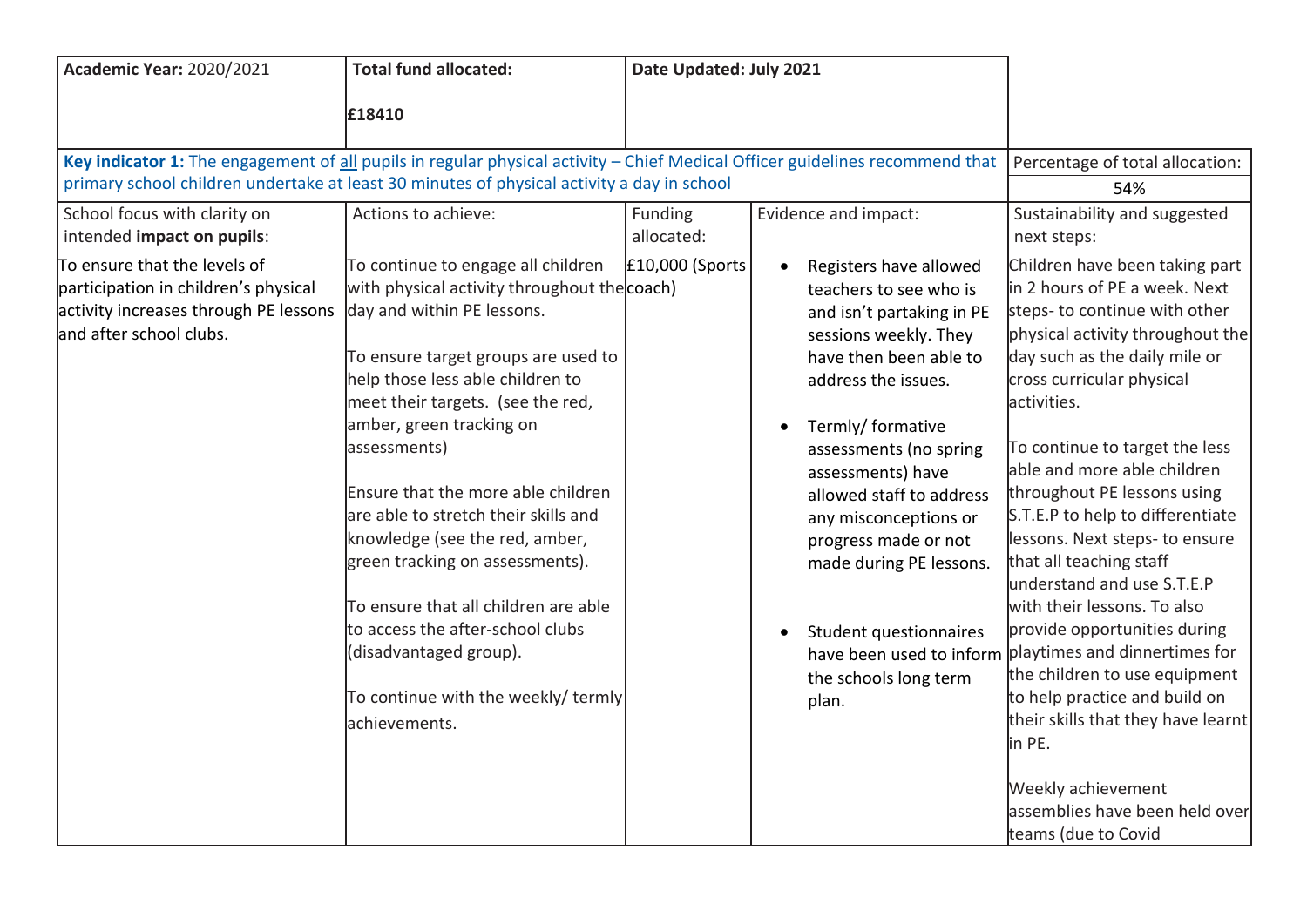|                                                                                                                                                                               | Key indicator 2: The profile of PE and sport being raised across the school as a tool for whole school improvement                                                                                                                                                                                                                                                                                                                                                                                                                                                                                                                                 |                         |                                                                                                                                                | restrictions) children have been<br>recognised for their sporting<br>effort and achievements. Next<br>steps: to encourage and<br>celebrate out of school sporting<br>achievements.<br>Percentage of total allocation:<br>22%                                                                                                                                                                                                                                                                                                                                                                                                                                                                      |
|-------------------------------------------------------------------------------------------------------------------------------------------------------------------------------|----------------------------------------------------------------------------------------------------------------------------------------------------------------------------------------------------------------------------------------------------------------------------------------------------------------------------------------------------------------------------------------------------------------------------------------------------------------------------------------------------------------------------------------------------------------------------------------------------------------------------------------------------|-------------------------|------------------------------------------------------------------------------------------------------------------------------------------------|---------------------------------------------------------------------------------------------------------------------------------------------------------------------------------------------------------------------------------------------------------------------------------------------------------------------------------------------------------------------------------------------------------------------------------------------------------------------------------------------------------------------------------------------------------------------------------------------------------------------------------------------------------------------------------------------------|
| School focus with clarity on<br>intended impact on pupils:                                                                                                                    | Actions to achieve:                                                                                                                                                                                                                                                                                                                                                                                                                                                                                                                                                                                                                                | Funding<br>allocated:   | Evidence and impact:                                                                                                                           | Sustainability and suggested<br>next steps:                                                                                                                                                                                                                                                                                                                                                                                                                                                                                                                                                                                                                                                       |
| Ensure that all staff, parents and<br>pupils understand and support the<br>view that PE is an important, core<br>subject which enhances health and<br>improves social skills. | Achievements to continue being<br>shared and showcased on a weekly<br>basis. Mr Mitchell to identify a star<br>of the week. Also continue to<br>identify and display the star of the<br>lterm.<br>Display board needs to be updated<br>regularly.<br>Use twitter, the website and<br>Inewsletter to broadcast<br>achievements.<br>Regular visitors to be booked.<br>Contact a local sports club.<br>To encourage the children to "love"<br>sport by hold sports fun days/ dress<br>as your favorite sports personality<br>letc.<br>Encouragement of parent and child<br>fitness classes or parent<br>involvement in clubs (parent/ child<br>match) | £4000 (Sports<br>coach) | <b>Walk arounds</b><br>Days to be allocated for<br>visitors/ sports fun days.<br><b>Termly assessments</b><br>Student/parent<br>questionnaires | Achievements have been<br>shared during weekly<br>achievement assemblies.<br>Sports person of the term has<br>been introduced. Next steps:<br>celebrating achievements need<br>to be continued on a weekly/<br>termly basis.<br>3 display boards have been<br>allocated and used. 1- skills<br>based (teaching and learning)<br>2- PE during remote learning<br>3- Daily mile board.<br>These display boards need to<br>be continuously updated when<br>needed. Schools weekly<br>newsletter provides the<br>barents with some<br>opportunities about sports in<br>the school however this needs<br>to be established more: PE<br>termly newsletter, sports clubs<br>available, achievements etc. |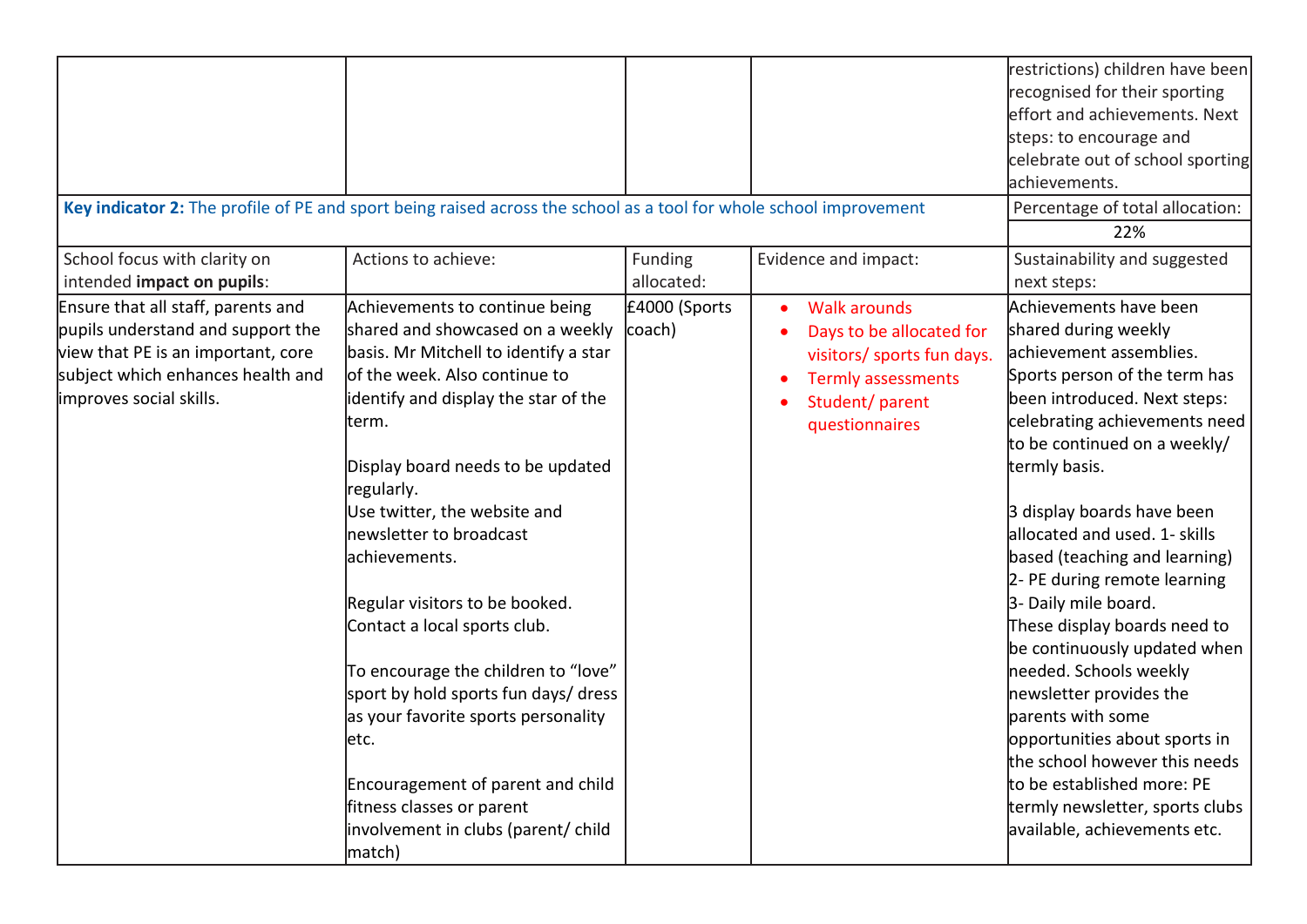|  | Visitors have not been able to<br>come into school due to Covid<br>restrictions. Upper KS2 have<br>had the chance to follow "Well<br>being Wednesday" through<br>lockdown and remote learning.<br>Next steps: to hold meetings<br>with visitors over teams. |
|--|-------------------------------------------------------------------------------------------------------------------------------------------------------------------------------------------------------------------------------------------------------------|
|  | We have held a Sports Day<br>where the children took part in<br>finding out about different<br>sports personalities.                                                                                                                                        |

| Key indicator 3: Increased confidence, knowledge and skills of all staff in teaching PE and sport |                                                                                                                                                                                                                                                                                                                                                                                                                                                                |                                                              |                                                                                                                                    | Percentage of total allocation:                                                                                                                                                                                                                                                                                                                                                                                                                                                                                                                                                                                                           |
|---------------------------------------------------------------------------------------------------|----------------------------------------------------------------------------------------------------------------------------------------------------------------------------------------------------------------------------------------------------------------------------------------------------------------------------------------------------------------------------------------------------------------------------------------------------------------|--------------------------------------------------------------|------------------------------------------------------------------------------------------------------------------------------------|-------------------------------------------------------------------------------------------------------------------------------------------------------------------------------------------------------------------------------------------------------------------------------------------------------------------------------------------------------------------------------------------------------------------------------------------------------------------------------------------------------------------------------------------------------------------------------------------------------------------------------------------|
|                                                                                                   |                                                                                                                                                                                                                                                                                                                                                                                                                                                                |                                                              |                                                                                                                                    | 6%                                                                                                                                                                                                                                                                                                                                                                                                                                                                                                                                                                                                                                        |
| School focus with clarity on intended<br>impact on pupils:                                        | Actions to achieve:                                                                                                                                                                                                                                                                                                                                                                                                                                            | Funding<br>allocated:                                        | Evidence and impact:                                                                                                               | Sustainability and suggested<br>next steps:                                                                                                                                                                                                                                                                                                                                                                                                                                                                                                                                                                                               |
| For all staff to build on their CPD.                                                              | Staff to recognize their strengths<br>and weaknesses when teaching PE. coach)<br>Training to be provided to up skill<br>staff in recognized areas in PE.<br>PE lead to attend training and<br>coaching session to build on their<br>skills on teaching, monitoring and<br>assessing PE.<br>Staff to work alongside Mr<br>Mitchell to observe and team<br>teach to become more confident<br>in teaching all areas of PE.<br>Continue to work with local cluster | £925 (Sports<br>£250- PE lead<br>support-Adam<br>Shakesheave | <b>Staff questionnaires</b><br><b>Staff training</b><br>opportunities to be<br>identified<br>PE lead observations<br>and drop ins. | Staff questionnaires have been<br>completed. Due to covid<br>restrictions we have not been able<br>to use Mr Mitchell (PE coach<br>supplied by Progressive Sports) to<br>enhance and give training as we<br>would have hoped. Mr Mitchell<br>and PE lead have guided and given<br>advice to staff where possible.<br>Next steps: for PE lead to give<br>training on the importance of<br>using S.T.E.P in lessons to help to<br>differentiate and stretch the<br>children's skills and knowledge.<br>PE lead has attended teams<br>meetings with Adam Shakesheave<br>(Progressive Sports). This has<br>enabled her to complete profiling, |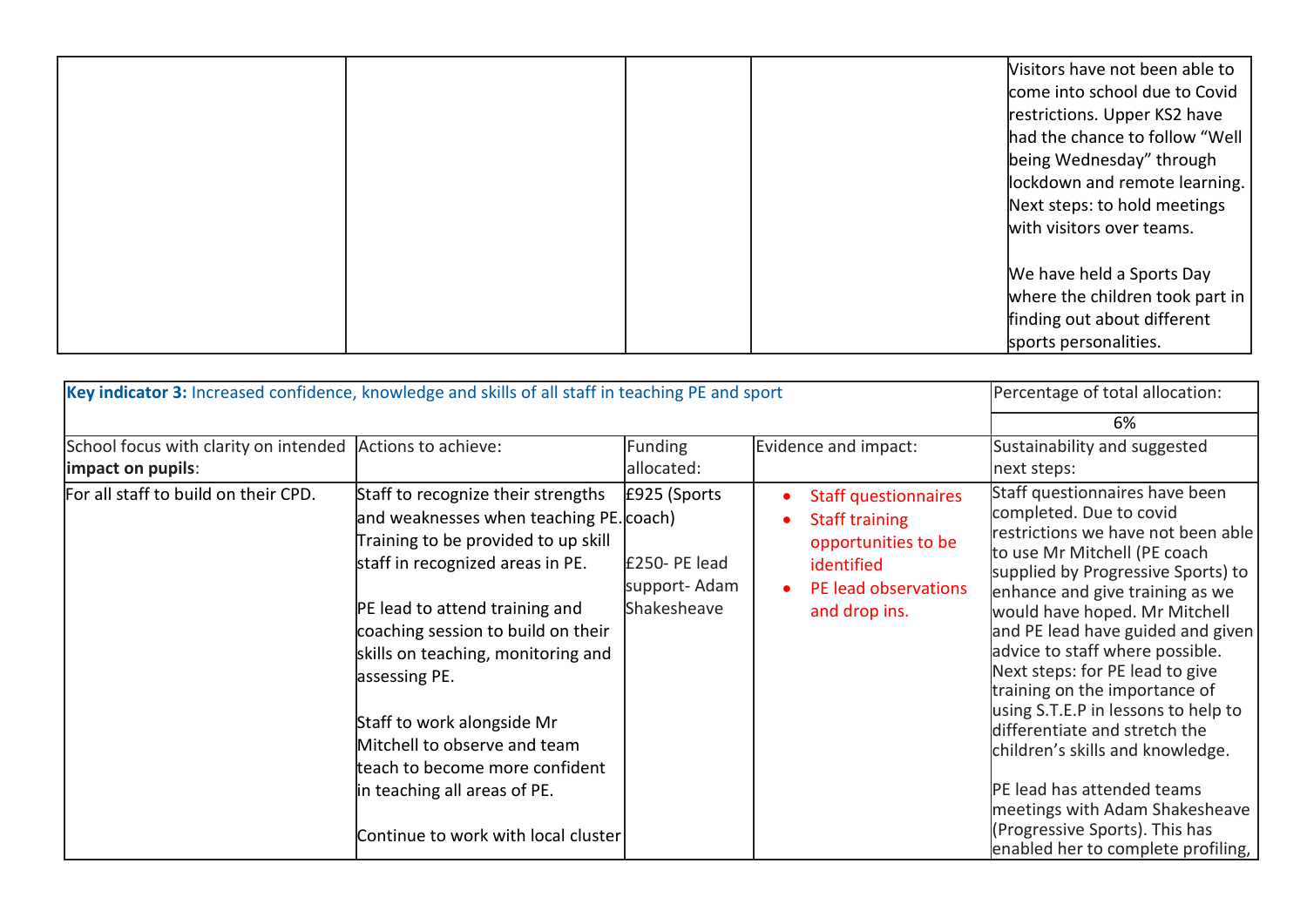|                                                                                                                           | group developing new skills to<br>improve teaching of PE and sport.<br>Staff to be made aware of training<br>opportunities and encouraged to<br>work alongside professional<br>coaches to develop/CPD<br>opportunities.<br>Teachers to use their knowledge<br>to teach part of a PE lesson.<br>To ensure that the progression of<br>skills is embedded and made<br>aware to staff.                                                                                                                                 |                       |                                                                                                                                                                  | build her knowledge on a deep<br>dive. CPD with SLT has also<br>enabled PE lead to work on deep<br>dive.                                                                                                                                                                                                                                                                                                                                                                            |
|---------------------------------------------------------------------------------------------------------------------------|--------------------------------------------------------------------------------------------------------------------------------------------------------------------------------------------------------------------------------------------------------------------------------------------------------------------------------------------------------------------------------------------------------------------------------------------------------------------------------------------------------------------|-----------------------|------------------------------------------------------------------------------------------------------------------------------------------------------------------|-------------------------------------------------------------------------------------------------------------------------------------------------------------------------------------------------------------------------------------------------------------------------------------------------------------------------------------------------------------------------------------------------------------------------------------------------------------------------------------|
| Key indicator 4: Broader experience of a range of sports and activities offered to all pupils                             |                                                                                                                                                                                                                                                                                                                                                                                                                                                                                                                    |                       |                                                                                                                                                                  | Percentage of total allocation:                                                                                                                                                                                                                                                                                                                                                                                                                                                     |
|                                                                                                                           |                                                                                                                                                                                                                                                                                                                                                                                                                                                                                                                    |                       |                                                                                                                                                                  | 7%                                                                                                                                                                                                                                                                                                                                                                                                                                                                                  |
| School focus with clarity on intended<br>impact on pupils:                                                                | Actions to achieve:                                                                                                                                                                                                                                                                                                                                                                                                                                                                                                | Funding<br>allocated: | Evidence and impact:                                                                                                                                             | Sustainability and suggested<br>next steps:                                                                                                                                                                                                                                                                                                                                                                                                                                         |
| Develop the sporting opportunities<br>and experiences that the children<br>have access to including their PE<br>sessions. | To continue to provide the children £1363.20-<br>with these broader experiences<br>using tournaments, festival, shows<br>and the Whitemoor Lakes trip. This<br>in turn will upskill all children and<br>lalso boost their confidence and<br>improve their physical activity and<br>raise the profile of PE throughout<br>the school.<br>Children to take part in Got to<br>Dance show (Spring 1), the dance<br>festival set up by Miss Civil<br>(Autumn 1) and other tournaments<br>alongside our cluster schools. | equipment             | <b>Termly assessments</b><br>PE lead observations<br>and drop ins.<br>Use of weekly<br>achievements<br><b>Cluster meeting</b><br>minutes<br><b>Target groups</b> | Children have participated in<br>bubble competitions throughout<br>their PE lessons.<br>Due to Covid outside competitions<br>land festivals have been cancelled.<br>Due to Covid restrictions after<br>school clubs have started to run in<br>Summer 2 for KS2 only.<br>An audit of equipment has been<br>completed alongside the long-<br>term plan to ensure that the<br>areas/ topics being taught can be<br>taught well and with the correct<br>equipment enabling the children |
|                                                                                                                           | To ensure all target groups, boys,<br>girls, disadvantaged children are                                                                                                                                                                                                                                                                                                                                                                                                                                            |                       |                                                                                                                                                                  | to gain the best teaching and<br>learning.                                                                                                                                                                                                                                                                                                                                                                                                                                          |